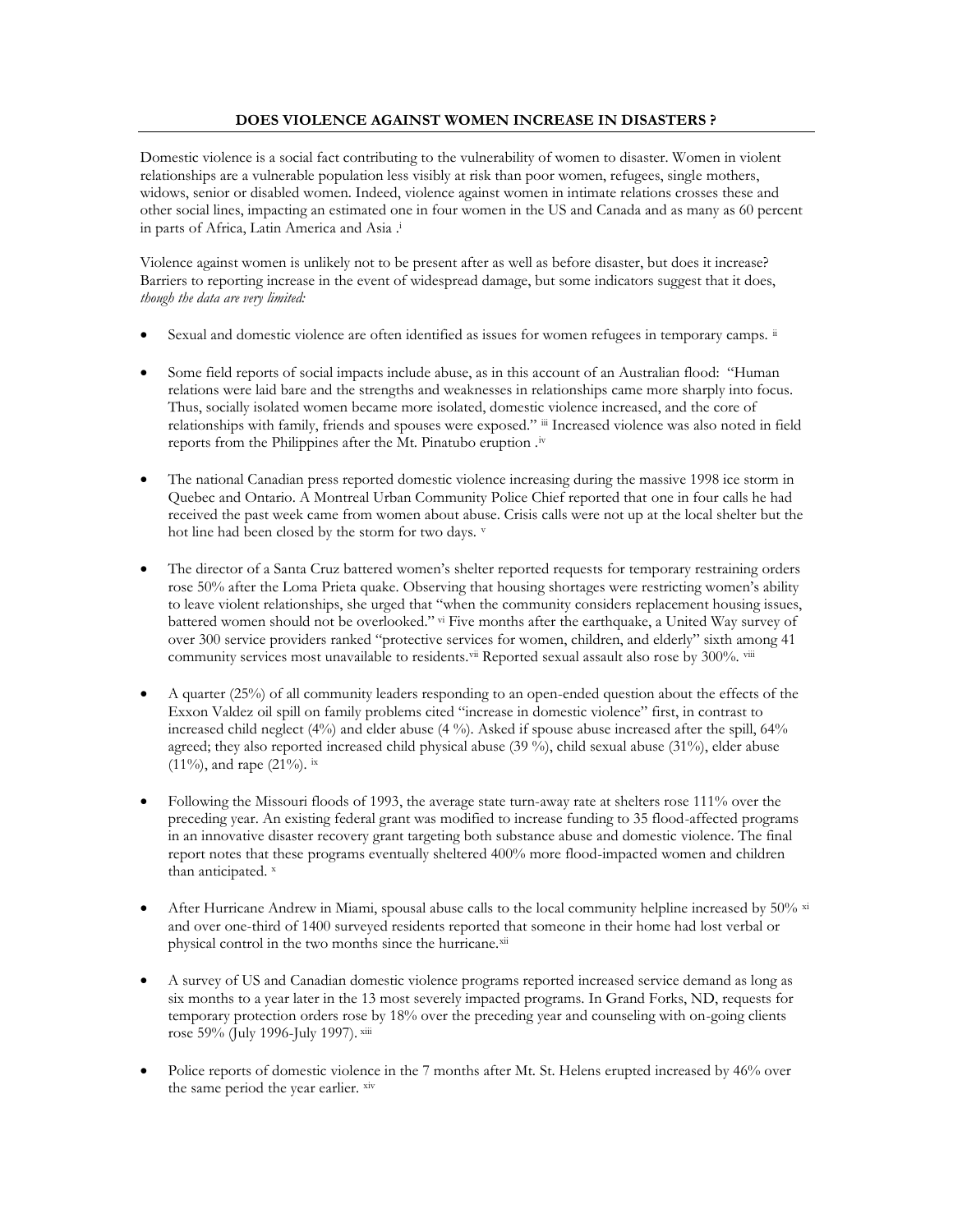- After Hurricane Mitch, 27% of female survivors (and 21% of male survivors) in Nicaragua told surveyers that woman battering had "increased in the wake of the hurricane in the families of the community." Among community leaders (68% of whom were men), 30% interviewed reported increased battery as did  $42%$  of the mayors (46 men and 2 women) who were interviewed.  $x$ v
- Conflicting data are reported by journalists contacting selected shelters about the possible impacts of September 11, 2001.In some communities very far from Ground Zero physically, shelters reported receiving increased calls for help, while in other cases shelters reported reduced case loads as families reunited. National Public Radio reported that increased calls for help were made to the Loveland, Colorado crisis center in the weeks immediately following.xvi
- Both domestic violence and sexual assault were widely reported to increase in the aftermath of the 2004 Indian Ocean tsunami. Examples from Sri Lanka cited by researchers include women battered because they resist their husbands' sale of their jewelry or disputed their use of tsunami relief funds and mothers blamed by fathers for the deaths of their children. One NGO reported a three-fold increase in cases brought to them following the tsunami.<sup>xvii</sup>
- Four New Orleans shelters and 2 nonresidential programs were closed by Hurricane Katrina in 2005 and advocates reporting "women are being battered by their partners in the emergency shelters." In the first four months after the US Gulf Coast hurricanes, 38 rape cases were reported to women's services that initiated documentation projects to capture sexual assaults of disaster-displaced women.xviii
- Hurricane Katrina displaced thousands of poor and African American women into temporary camps where one survey found that rape rates *since displacement* were triple the national expected rape rate.xix
- The Women's Refuge responding to women affected by a 2005 flood in Whakatan, New Zealand reported a tripling of its workload immediately after the flood; Victim Support, a national advocacy group working closely with law enforcement, reported a doubling of front-line officers called out on domestic violence cases in the months following.xx
- In the immediate aftermath of a major 2006 New Zealand snowstorm, requests for help from domestic violence advocates dropped. When communications were restored, the number of new clients nearly doubled compared with the monthly average in the two prior years. Most callers (57%) had never before reached out to a refuge.xxi
- In an all-female sample from Sichuan, China, researchers compared pre- and post- violence reports after the 2008 earthquake in Sichuan. They found especially high increases in psychological aggression, rising from 10.5% to 19.3%. Reports of physical violence also increased to 6.6% from pre-quake levels of 5% xxii
- In a UNIFEM-led effort to monitor sexual assault after Haiti's quake, outreach workers tracked 230 cases of rapes in 15 camps, or 15.3 incidents per camp. As some camps range up to 20,000, this suggests very large numbers of rapes, which confirms accounts from survivors and women's advocates in the field. The ages of those raped in this sample range from 10 to 60, the majority of them teenagers.xxiii A major Haitian women's health organization reported 718 cases of gender-based violence against women and girls reported to its clinics between January-June, 2010, among these 114 rapes and 540 reports of abuse.xxiv
- Following the BP oil spill on the Florida coast, Plaquemines Parish, Louisiana recorded 32 domestic violence reports in the first quarter of 2010 and twice that (68) in the second quarter after the spill.xxv

*Compiled by E. Enarson, last revised 2/2012 . Feedback to: enarsone@gmail.com*

 $\overline{a}$ <sup>i</sup> United Nations Social Statistics and Indicators. *The World's Women: 1995 Trends*. New York: United Nations.

ii League of Red Cross and Red Crescent Societies. 1991. *Working With Women in Emergency Relief and Rehabilitation Programmes*. Field Studies Paper #2. Geneva Switzerland